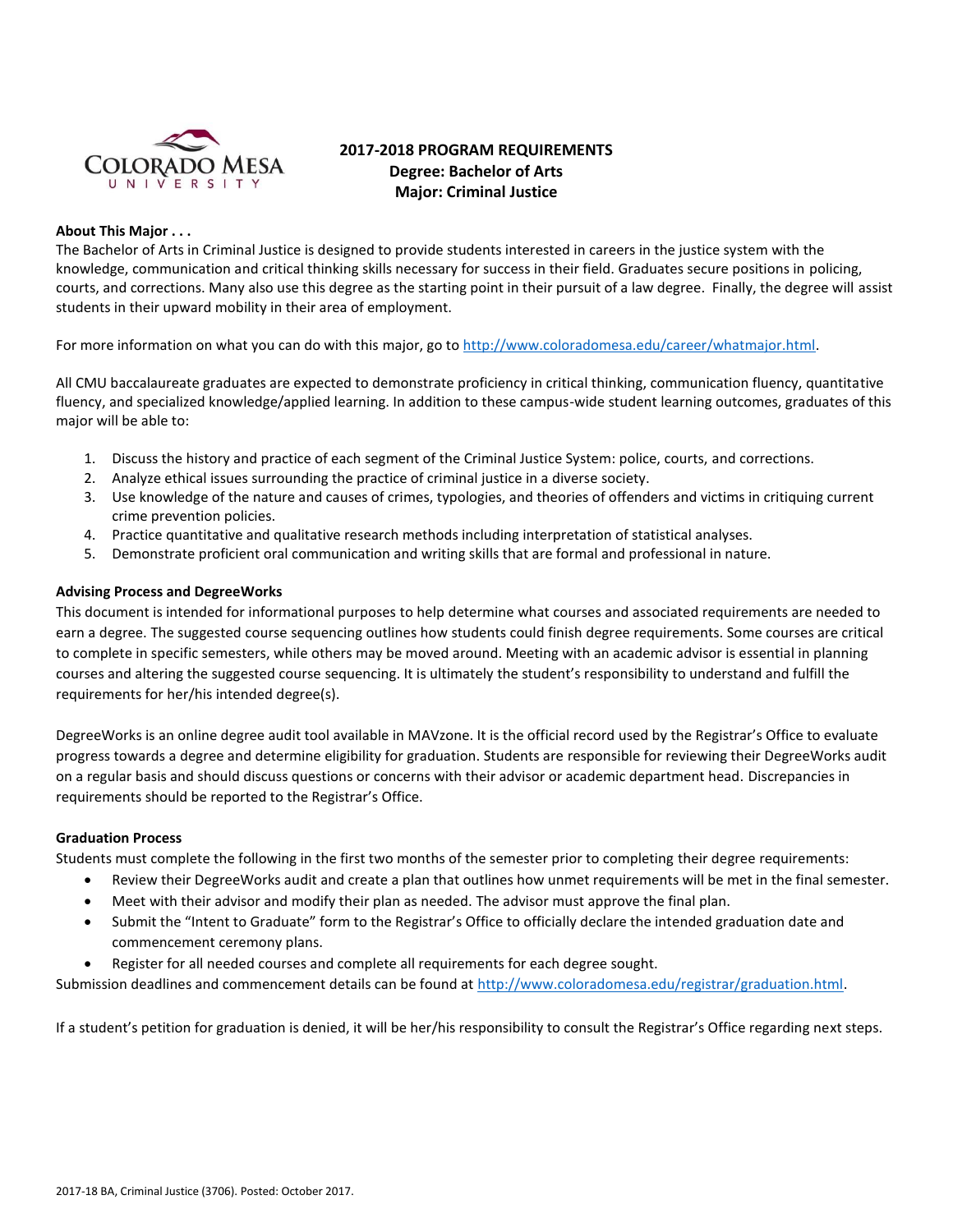# **INSTITUTIONAL DEGREE REQUIREMENTS**

The following institutional degree requirements apply to all CMU baccalaureate degrees. Specific programs may have different requirements that must be met in addition to institutional requirements.

- 120 semester hours minimum.
- Students must complete a minimum of 30 of the last 60 hours of credit at CMU, with at least 15 semester hours in major discipline courses numbered 300 or higher.
- 40 upper-division credits (alternative credit limit applies to the Bachelor of Applied Science degree).
- 2.00 cumulative GPA or higher in all CMU coursework.
- A course may only be used to fulfill one requirement for each degree/certificate.
- No more than six semester hours of independent study courses can be used toward the degree.
- Non-traditional credit, such as advanced placement, credit by examination, credit for prior learning, cooperative education and internships, cannot exceed 30 semester credit hours for a baccalaureate degree; A maximum of 15 of the 30 credits may be for cooperative education, internships, and practica.
- Pre-collegiate courses (usually numbered below 100) cannot be used for graduation.
- Capstone exit assessment/projects (e.g., Major Field Achievement Test) requirements are identified under Program-Specific Degree Requirements.
- The Catalog Year determines which program sheet and degree requirements a student must fulfill in order to graduate. Visit with your advisor or academic department to determine which catalog year and program requirements you should follow.
- See "Requirements for Undergraduate Degrees and Certificates" in the catalog for a complete list of graduation requirements.

# **PROGRAM-SPECIFIC DEGREE REQUIREMENTS**

- 2.5 cumulative GPA or higher in all CMU coursework.
- 2.5 cumulative GPA or higher in coursework toward the major content area.
- Selective Admissions: All students intending to obtain a BA or BAS in Criminal Justice will initially be enrolled as pre-criminal justice majors. Students must earn a "C" or better in CRMJ 110 and CRMJ 201 prior to enrolling in any additional program specific courses. Core courses CRMJ 110, 201, 310, 320, and 328 must be completed with a "C" or better before students will be admitted into the BA/BAS major. Students must also complete MATH 110 (or higher), ENG 111, and STAT 215 - all with a "C" or better prior to acceptance as a Criminal Justice major. GPA within these subjects must be at least 2.5. Overall cumulative GPA after 45 credit hours (approximately 3 semesters) must be at least 2.5. Please see the Criminal Justice Student Handbook for more information. Transfer students will be evaluated on a case-by-case basis.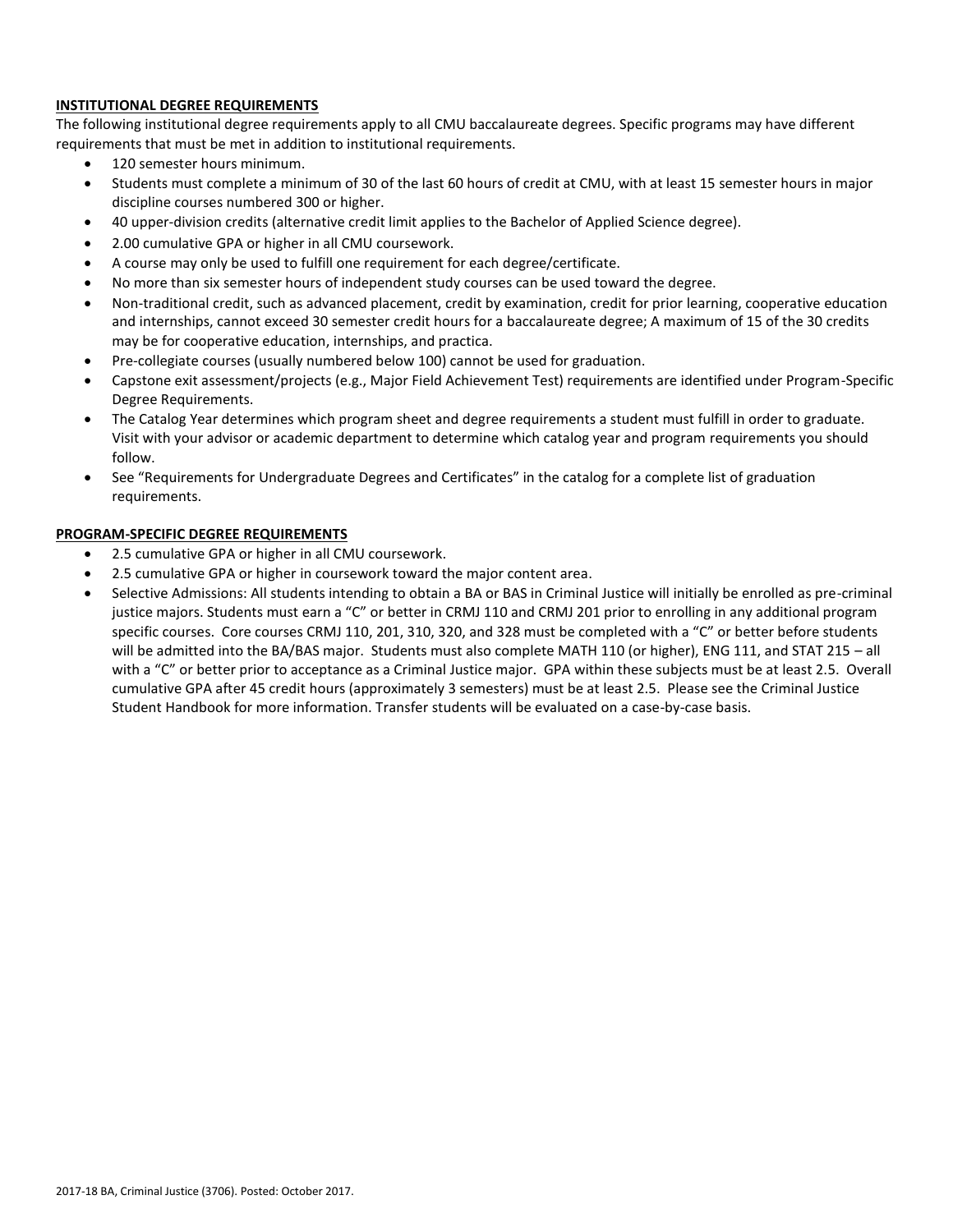# **ESSENTIAL LEARNING REQUIREMENTS** (31 semester hours)

See the current catalog for a list of courses that fulfill the requirements below. If a course is an Essential Learning option and a requirement for your major, you must use it to fulfill the major requirement and make a different selection for the Essential Learning requirement.

**English** (6 semester hours, must receive a grade of "C" or better and must be completed by the time the student has 60 semester hours.)

- ENGL 111 English Composition (3)
- ENGL 112 English Composition (3)

**Mathematics** (3 semester hours, must receive a grade of "C" or better, must be completed by the time the student has 60 semester hours)

MATH 110 - College Mathematics (3) or higher

# **Humanities** (3 semester hours)

 $\Box$  Select one Humanities course (3)

# **Social and Behavioral Sciences** (6 semester hours)

Recommended courses include POLS 101, PSYC 150, SOCO 260, or SOCO 264.

- $\Box$  Select one Social/Behavioral Sciences Course (3)
- $\Box$  Select one Social/Behavioral Sciences Course (3)

# **Natural Sciences** (7 semester hours, one course must include a lab)

- $\Box$  Select one Natural Sciences course (3)
- $\square$  Select one Natural Sciences course with a lab (4)

# **History** (3 semester hours)

 $\Box$  Select one History course (3)

**Fine Arts** (3 semester hours)

 $\Box$  Select one Fine Arts course (3)

#### **OTHER LOWER-DIVISION REQUIREMENTS**

**Wellness Requirement** (2 semester hours)

- $\Box$  KINE 100 Health and Wellness (1)
- $\Box$  Select one Activity course (1)

# **Essential Learning Capstone** (4 semester hours)

Essential Learning Capstone must be taken after completion of the Essential Learning English and Mathematics requirements, and when a student has earned between 45 and 75 hours.

- ESSL 290 Maverick Milestone (3)
- $\Box$  ESSL 200 Essential Speech (1)

**FOUNDATION COURSES** (6 semester hours - must receive a grade of C or better in all courses)

Two consecutive classes in the same foreign language. FLAS 114 & 115 will NOT fulfill this requirement.

 \_\_\_\_\_\_\_\_\_\_\_\_\_\_\_\_\_\_\_\_\_\_\_\_\_\_\_\_\_\_\_\_\_\_\_\_\_\_\_\_\_\_\_\_\_\_\_\_\_\_\_\_\_\_\_\_\_\_\_\_ \_\_\_\_\_\_\_\_\_\_\_\_\_\_\_\_\_\_\_\_\_\_\_\_\_\_\_\_\_\_\_\_\_\_\_\_\_\_\_\_\_\_\_\_\_\_\_\_\_\_\_\_\_\_\_\_\_\_\_\_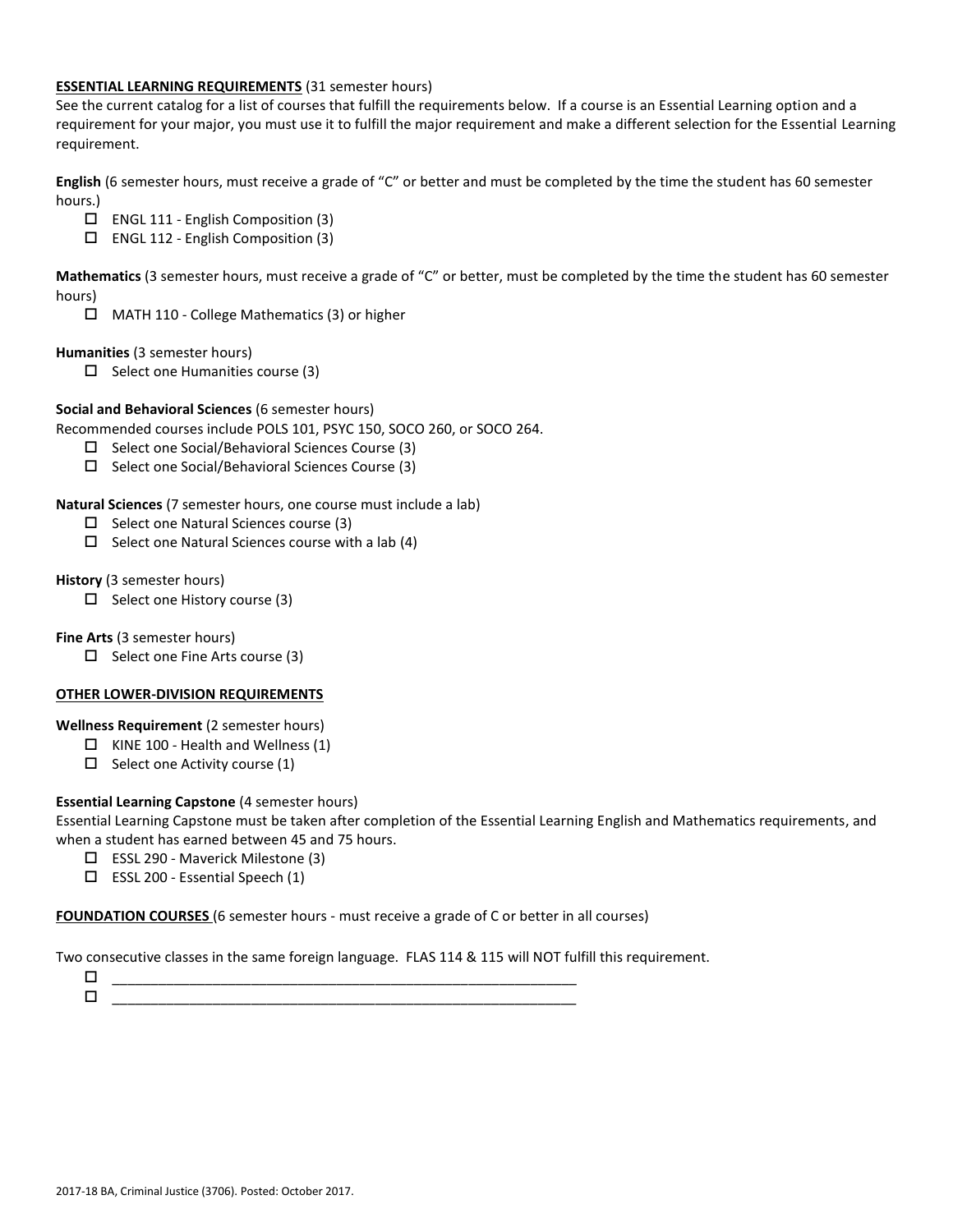**BACHELOR OF ARTS: CRIMINAL JUSTICE REQUIREMENTS** (59-60 semester hours - must receive a grade of "C" or better in all core and restricted elective courses)

**Core Classes** (26 semester hours)

- $\Box$  CRMJ 110 Orientation to Criminal Justice Inquiry (1)
- $\Box$  CRMJ 201 Introduction to Criminal Justice (3)
- $\square$  STAT 215 Statistics for Social and Behavioral Sciences (4)
- $\Box$  CRMJ 302 Ethics in Criminal Justice (3)
- $\Box$  CRMJ 310 The Police Process (3)
- $\Box$  CRMJ 315 Research Methods in Criminal Justice (3)
- $\Box$  CRMJ 320 Corrections (3)
- CRMJ 328 American Court Systems (3)
- $\Box$  CRMJ 370 Criminology (3)

# **Capstone** (3 semester hours)

 $\square$  Select one of the following courses: CRMJ 465 - Contemporary Issues in Criminal Justice (3) CRMJ 490 - Capstone: Comparative Criminal Justice (3) CRMJ 499 - Internship (3) SOCI 497 - Structured Research (3)

# **Criminal Justice Electives** (12-13 semester hours)

Select at least one course from each subfield. Criminal Justice Electives taken beyond the required 12-13 semester hours can also satisfy the restricted elective requirement.

#### Policing:

```
CRMJ 210 - Emergency Dispatching (4)
FOAN 280 - Crime Scene Processing (2) and FOAN 280L - Crime Scene Processing Laboratory (1)
CRMJ 335 - Community Policing (3)
CRMJ 410 - Criminal Investigations (3)
CRMJ 415 - Counter-Terrorism and Law Enforcement (3)
 ____________________________________________________________
```
Courts:

```
CRMJ 301 - Criminal Procedure (3)
CRMJ 405 - Civil Liability for Law Enforcement and Corrections (3) 
CRMJ 412 - Constitutional Law (3)
CRMJ 420 - Criminal Law (3)
CRMJ 425 - Trial, Evidence, and Legal Advocacy (3)
 ____________________________________________________________
```
Corrections:

```
CRMJ 340 - Community Corrections (3)
CRMJ 440 - Capital Punishment (3)
CRMJ 480 - Inside-Out Prison Exchange (3)
 ____________________________________________________________
```
Criminal Justice Theory:

```
CRMJ 311 - Victimology (3)
CRMJ 325 - Juvenile Justice and Delinquency (3)
CRMJ 330 - Domestic Violence (3)
CRMJ 360 - Crime & Deviance (3)
CRMJ 375 - Women & Crime (3)
\Box
```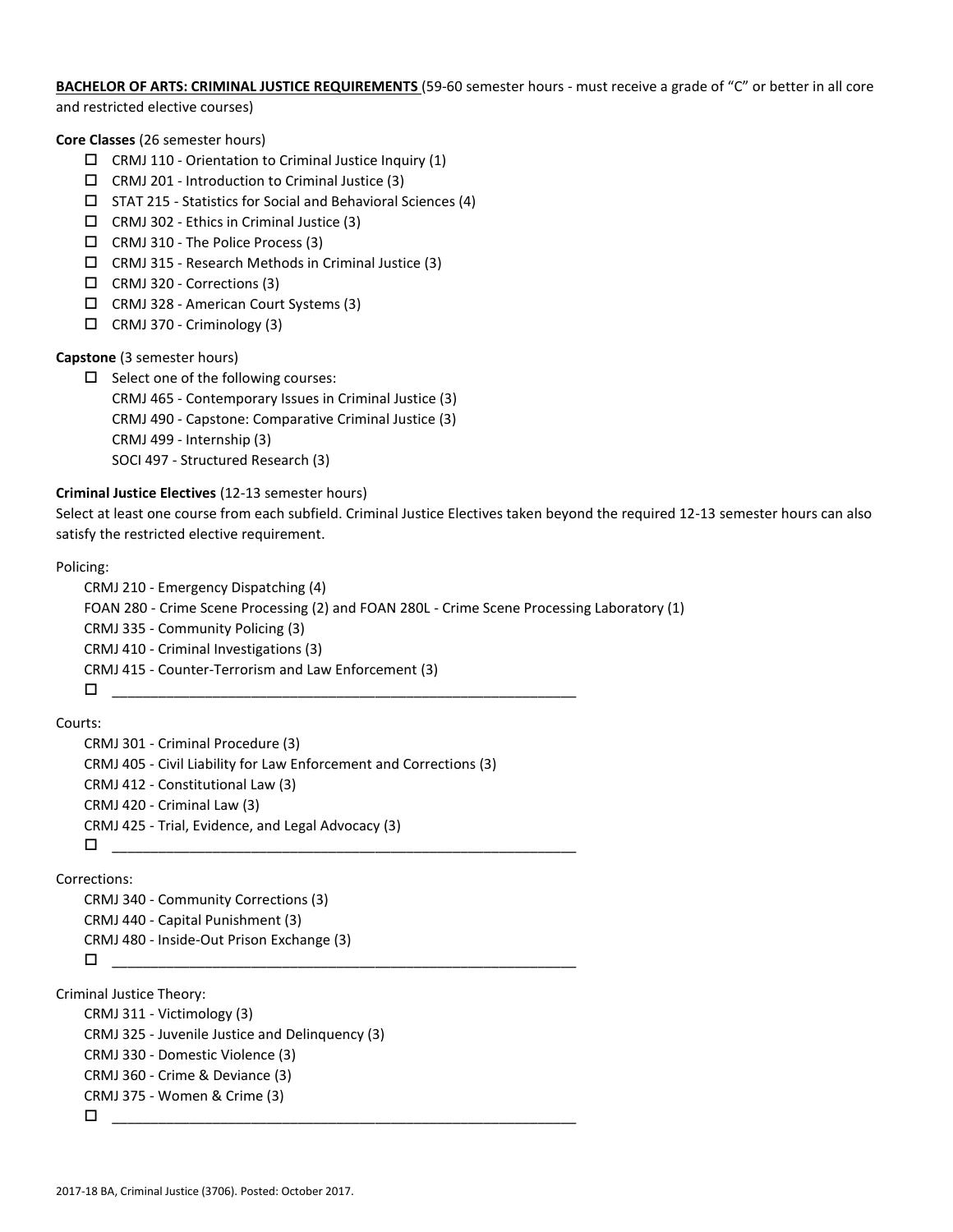# **Restricted Electives** (18 semester hours)

18 Semester Hours chosen from the following courses (or additional Criminal Justice Electives above):

FOAN 232 - Survey of Forensic Science (2) and FOAN 232L - Survey of Forensic Science Laboratory (1)

FOAN 350 - Forensic Anthropology (3) EMDP 211 - Introduction to Emergency Management (3) POLS 236 - State and Local Government (3) CRMJ 395 - Independent Study (1-3) CRMJ 396 - Topics (1-3) CRMJ 495 - Independent Study (1-3) CRMJ 496 - Topics (1-3) CRMJ 499 - Internship (1-15) PADM 315 - Public Management (3) PSYC 320 - Social Psychology (3) PSYC 410 - Drugs and Human Behavior (3) PSYC 425 - Forensic Psychology (3) SOCO 316 - Social Inequality (3) SOCO 325 - Racial & Ethnic Relations (3) SOCO 400 - Classical Social Theory (3)

CRMJ 396 or 496 - Topics may be taken more than one time if the course has a different topic.

CRMJ 499 - Internship may only count as 1 to 3 credits toward the 18 restricted credits. If taken to meet the capstone requirement, must be 3 credits and cannot be used as a restricted elective.



**GENERAL ELECTIVES** (All college level courses appearing on your final transcript, not listed above that will bring your total semester hours to 120 hours. 17-18 semester hours; additional hours of upper division may be needed.)

| $\Box$ |                                                       |
|--------|-------------------------------------------------------|
|        |                                                       |
|        |                                                       |
| $\Box$ |                                                       |
|        | 0 ____________________________                        |
|        | <u> 1980 - Johann Barn, mars and de Brasil</u>        |
|        | <u> 1980 - Jan Stein Berlin, amerikansk politik (</u> |
|        |                                                       |